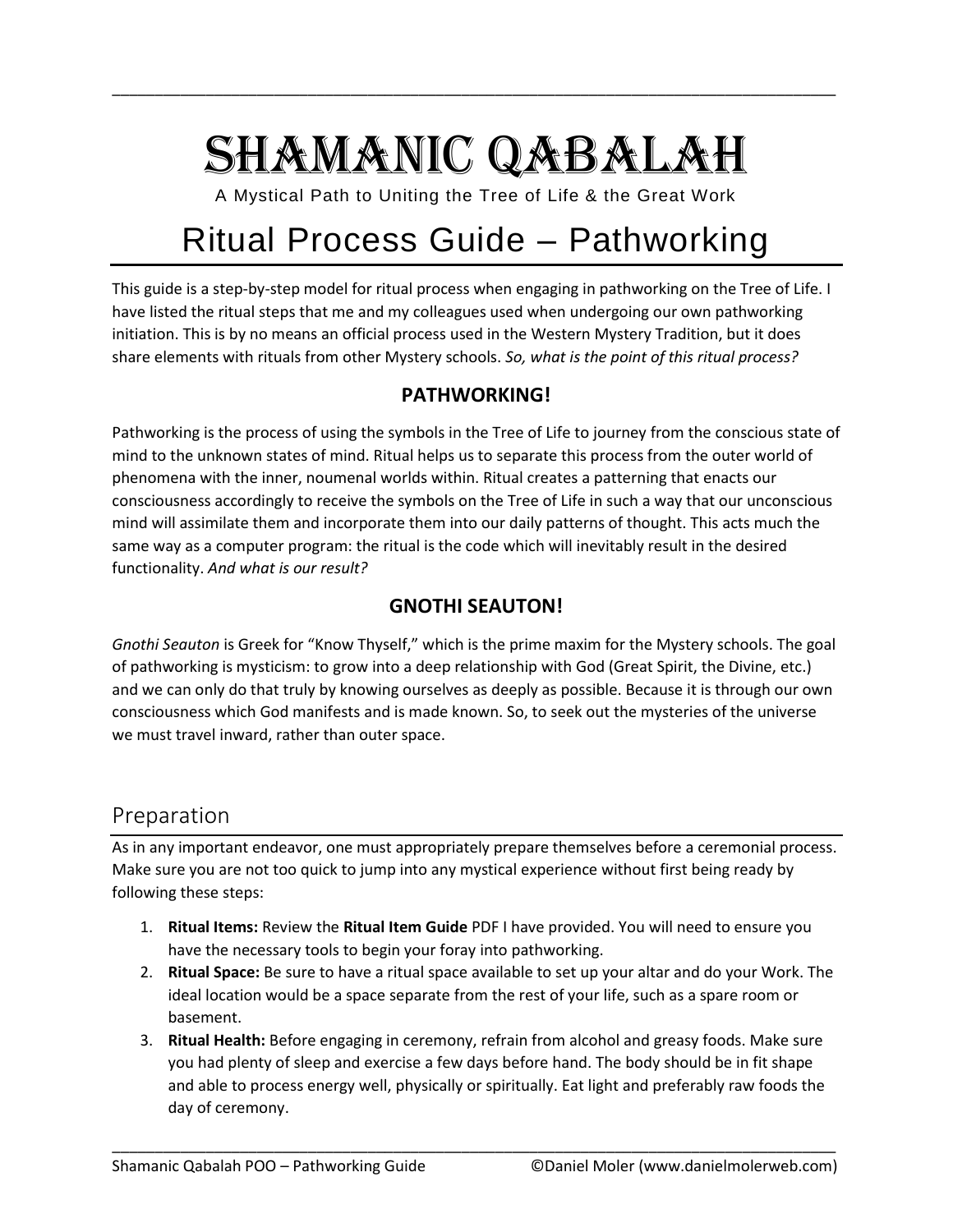4. **Ritual Timing:** Be mindful of when ceremony is performed, honoring both the cycles of the moon and the seasons of the year. My fellow pathworkers and I started our foray into the Tree of Life on the Spring Equinox, which is a time of new growth and beginnings. You are of course free perform your ceremonies whenever you wish.

\_\_\_\_\_\_\_\_\_\_\_\_\_\_\_\_\_\_\_\_\_\_\_\_\_\_\_\_\_\_\_\_\_\_\_\_\_\_\_\_\_\_\_\_\_\_\_\_\_\_\_\_\_\_\_\_\_\_\_\_\_\_\_\_\_\_\_\_\_\_\_\_\_\_\_\_\_\_\_\_\_\_\_\_\_

5. **Ritual Cadence:** When pathworking, it is good to allow an adequate amount of space between ritual sessions to allow time for integration of the material into consciousness. Live it a little. Don't get ceremonially addicted! My pathworking group generally kept our ceremonies 2 sometimes 4 weeks apart, depending on the intensity of the experience.

# Opening the Space

Opening the ceremonial space is like opening a door into the other side. This will distinguish experience between the material world and the spiritual world. Follow the steps thus:

#### **Getting Ready**

- 1. **Position Yourself:** Stand at your altar. Make sure your back is straight, feet shoulder width apart, and arms down to the sides.
	- a. If you are using a traditional altar from the Western Mystery Tradition (WMT) stand at the west of your altar, facing east. If you are using a mesa altar from the Pachakuti Mesa Tradition (PMT) stand at the south of your altar, facing north.
- 2. **Breathe:** Allow your body to settle to into rhythmic breathing, do not force any particular kind of breathing pattern. Just make it natural and comfortable.
- 3. **Relax:** Using your breathing, allow each exhale to drain any tension within your body. Imagine your muscles becoming lighter and any discomfort slowly dissolving into nothingess.

#### **Calling in the Elements**

- 4. **Intone the Directions:** Use the **Ritual Process Guide – The Mesa** PDF instructions to call in the directions of the PMT accordingly. OR, if you do not wish to intone int his way, you can also call in the elements using a I prayer I utilize in my daily practice, as shown in the next step.
- 5. **Recite the Seven Directions Prayer:** I wrote this prayer to honor the sacred number 7 and the directional attributes of that number, minus the Quechua words normally used in the PMT. It is important to be aware of directions as we call in these powers, as they are the compass with which we have our experience as conscious beings.

"*I honor Mother Earth behind me, for your protection and teaching me the ability to work hard this day and every day. I honor Grandmother Moon to the left of me, for your purification and teaching me to love others even when they are unloving. I honor Great Spirit before me, for your guidance and teaching me to remember my spiritual heritage. I honor Father Sun to the right of me, for your strength and teaching me to practice wisdom with every action and decision. I honor the Upper World above me, for inspiring me with faith to evolve beyond my present state. I honor the Lower World below me, for sustaining me with grace to accept my present state. I honor my heart, my center within me, for the unity in which these seven directions may find expression*."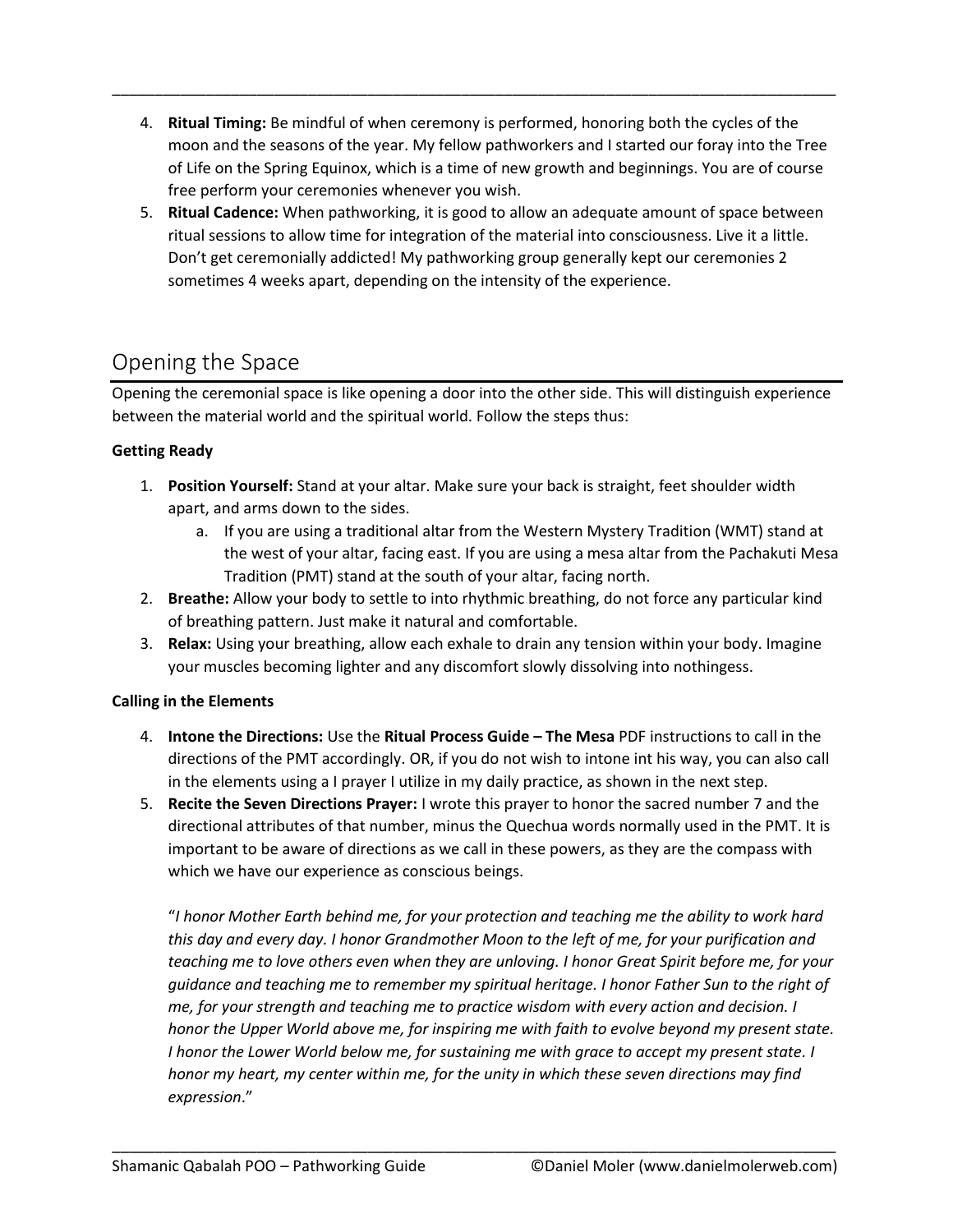6. **Note:** Feel free to come up with your prayer or cosmology of directions/elements to call into the ceremonial space and altar. What matters is that it is important to you. The goal of this practice is to welcome the powers of the universe into your space and infuse their function and potential into your altar and the corresponding ritual items.

\_\_\_\_\_\_\_\_\_\_\_\_\_\_\_\_\_\_\_\_\_\_\_\_\_\_\_\_\_\_\_\_\_\_\_\_\_\_\_\_\_\_\_\_\_\_\_\_\_\_\_\_\_\_\_\_\_\_\_\_\_\_\_\_\_\_\_\_\_\_\_\_\_\_\_\_\_\_\_\_\_\_\_\_\_

#### **Preliminary Rituals**

- 7. **Perform the Qabalistic Cross**: Use the outlined ritual in *Shamanic Qabalah, Chapter 9: Psychonautics in Practice*. You may use either the WMT or PMT version. This ritual is meant to tune one's body to the prime forces of the universe on the Tree of Life.
- 8. **Perform the Lesser Banishing Ritual of the Pentagram:** Use the outlined ritual in *Shamanic Qabalah, Chapter 9: Psychonautics in Practice*. This ritual will banish any unwanted energy within your altar space and heighten your senses to receive any visions on your pathworking.
- 9. **Perform the Light Body Exercise and/or the Middle Pillar**: Review the **Light Body Exercise** PDF and/or the **Middle Pillar Exercise** PDF instructions from the *Additional Practices and Resources* section. The Middle Pillar is specific to the WMT lineage and the Light Body Exercise specific to the PMT. Either ritual will strengthen and enliven the energetic body for reception of information coming from the unseen realms.

Once these rituals are performed you have, in a sense, turned on and tuned in your consciousness to ceremonial awareness. The outside world should no longer be a concern; only what you have before you now in this time and space is what should be the focus. You may now begin your pathworking journey.

# The Pathworking Journey

Pathworking is the process of astrally exploring the various pathways and emanations of the Tree of Life. Treading the paths, as it were. Your pathworking can be as simple or as complex as you want it to be, but overall it is contingent upon your ability to relax into the imaginative realm of consciousness. Imagination is key. You must use your imagination to psychically explore the many road and destinations on the Tree, the universal map of both the macrocosm and microcosm combined.

The order of exploration for you pathworking is laid out in Shamanic Qabalah, Chapters  $10 - 12$ . Though it does not have to always be done in this way, I recommend for beginners to follow the prescribed recommendation. Pathworking can be daunting to the psyche at time and the symbolism of each path and Sephiroth is constructed as such to assist the initiate in a designated manner that supports a process of achieving balance and equilibrium within the Self. Always approach things as a beginner, even if you've trodden the paths before. Otherwise (as we often say in the Ozarks) you might find yourself up shit's creek without a paddle.

Always start from Malkuth, the Kingdom, the 10<sup>th</sup> Sephiroth. Even when you have ascended higher upon the Tree, always start at the base, and work your way up the Foundation, every time. This will help keep your experience grounded, rooted in what matters most: the real world.

Before you start each path—again, starting with Malkuth—read each Chapter of Chapter section on the designated Sephiroth or path. Study the symbols of that path: the Hebrew letter, the Tarot card, etc. I recommend that whatever Tarot deck you have chosen to accompany your pathworking to pull out the card(s) associated with the path or Sephiroth and set them on your altar. Gaze at the image(s) for a good 5 to 10 minutes before you begin your ritual work, allow the imagery to impress themselves upon your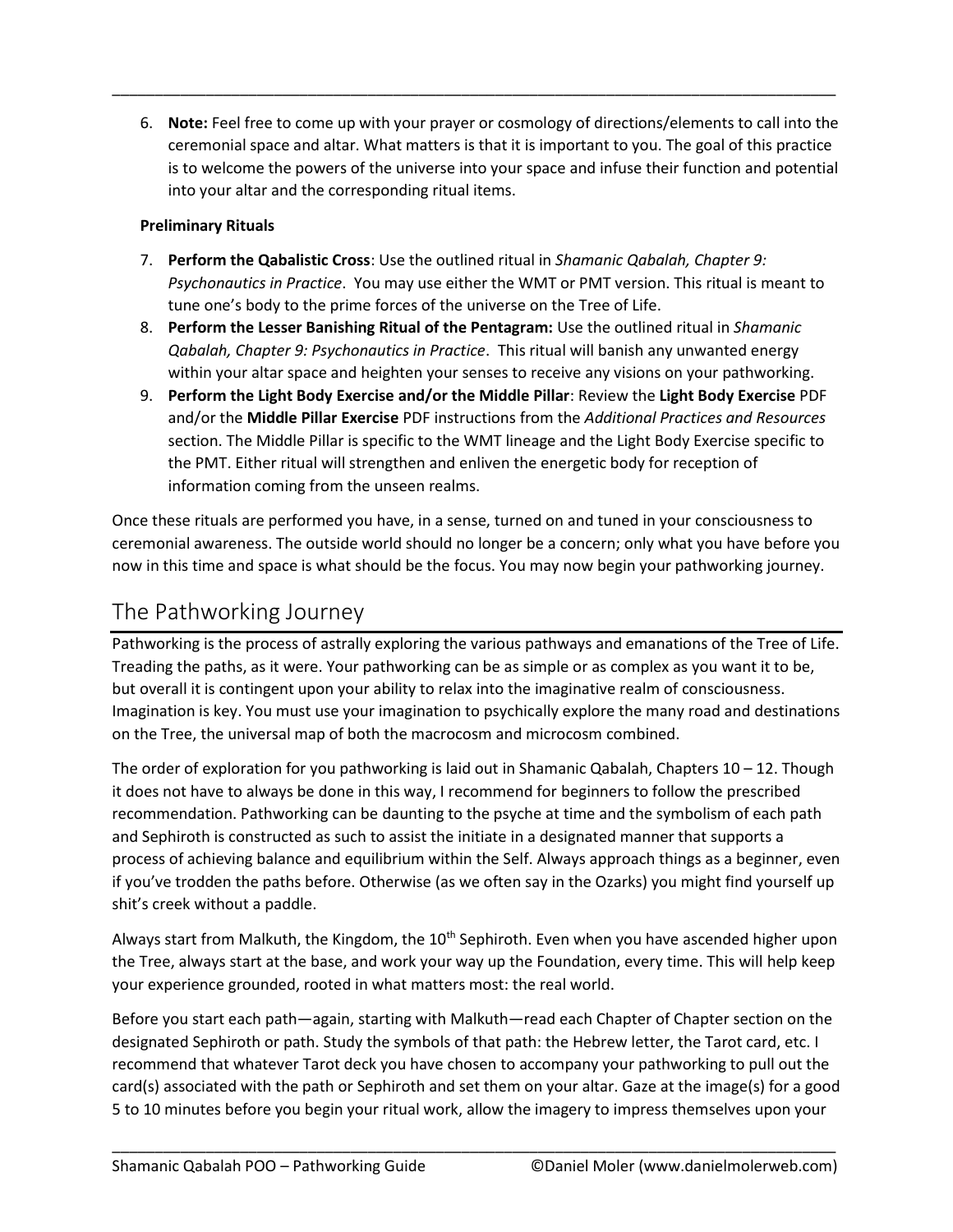conscious awareness. You can even draw out the Hebrew letter on a piece of paper and place it on your altar as well. Be creative, maybe draw out other symbols you have gleaned from the reading, the animal totem, whatever it is that draws your attention. Draw it, write it, sing it, dance it, however it is you express yourself. Put that energy into your altar space. When you do this, you are charging your altar (which is a reflection of you, your psyche) with the energy and symbols of the path or Sephiroth. This will enhance your pathworking experience ten-fold.

\_\_\_\_\_\_\_\_\_\_\_\_\_\_\_\_\_\_\_\_\_\_\_\_\_\_\_\_\_\_\_\_\_\_\_\_\_\_\_\_\_\_\_\_\_\_\_\_\_\_\_\_\_\_\_\_\_\_\_\_\_\_\_\_\_\_\_\_\_\_\_\_\_\_\_\_\_\_\_\_\_\_\_\_\_

Remember, only do one path or Sephiroth at a time and allow a good two week (or more) period between each ceremony, to allow an appropriate amount of time for integration.

You are now ready to begin the pathworking proper. Follow these steps:

- 1. **Relax & Breathe:** Since you have completed the preliminary ceremonial exercises, get back into a relaxed state. Breath steadily and rhythmically. Close your eyes and allow yourself to be submerged into a tranquil state.
- 2. **Connect with your altar:** Feel the charge of energy within and throughout body after having completed the **Light Body Exercise**. Bring your awareness to your crown. You may feel some tingling or slight electrical feeling. Use the momentum of that charge, and the power of your imagination, to extend a cord of light from your crown to you're the center of your altar. Sit for a few minutes in silent connection and communion with your altar, the mirror of both the universe and yourself.



3. **Travel into Malkuth:** This cord of connection will act as a luminescent tunnel through which an image of yourself (sometimes referred to as the "astral self") will travel. Use your will. Imagine that an image or shade of your body rises up out of your physical body and travels either through or along that cord of light, across the threshold between you and your altar, and into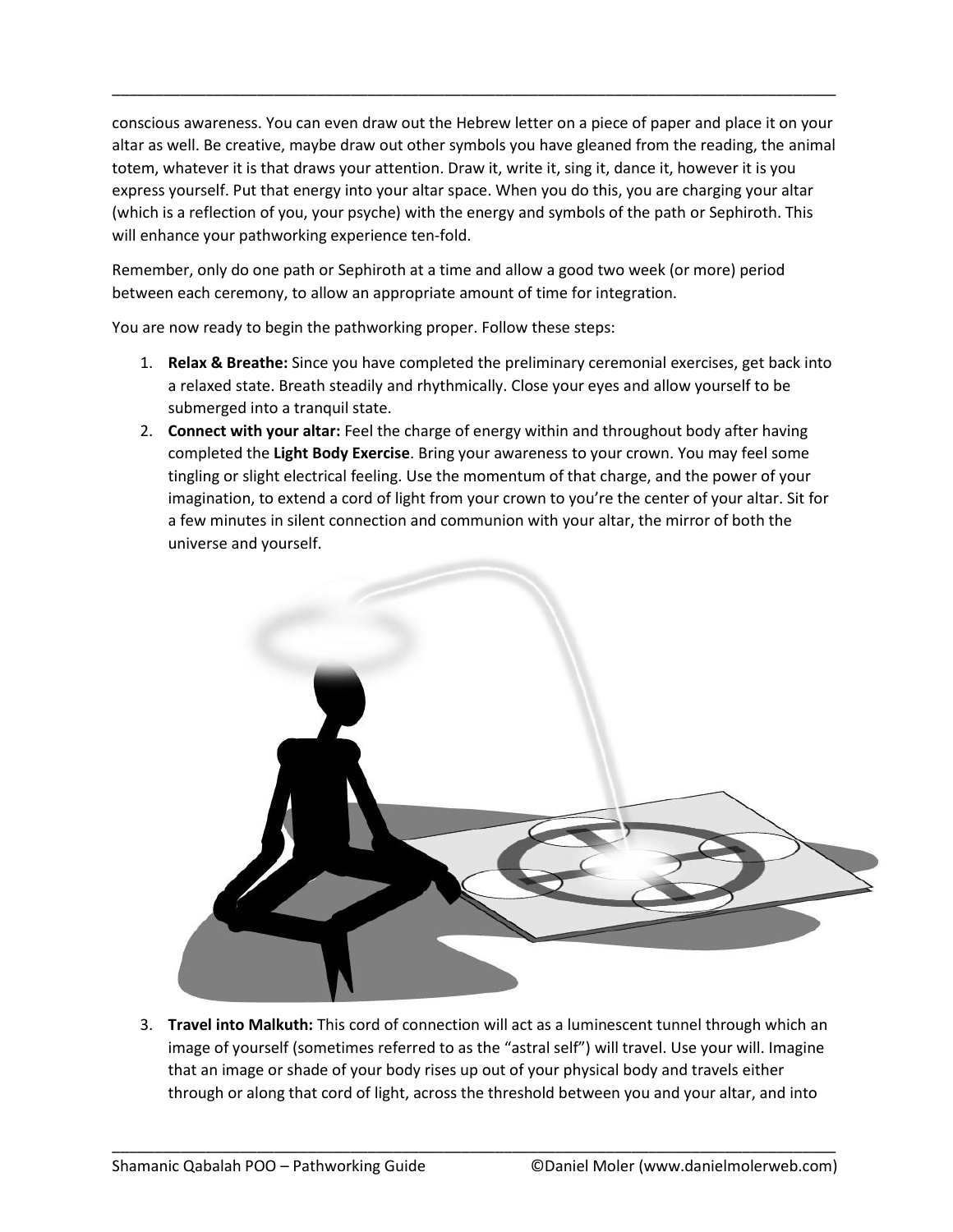the center of the altar itself. The center of your altar is *axis mundi*, the *Mesa Conionctio* as it is referred to in *Shamanic Qabalah*, Chapter 5. Harmonizing all of the elements, the *axis mundi* acts as a sort of opening or portal from this world into the Other. Travelling through the center of your altar, you will find yourself within the temple of Malkuth.

\_\_\_\_\_\_\_\_\_\_\_\_\_\_\_\_\_\_\_\_\_\_\_\_\_\_\_\_\_\_\_\_\_\_\_\_\_\_\_\_\_\_\_\_\_\_\_\_\_\_\_\_\_\_\_\_\_\_\_\_\_\_\_\_\_\_\_\_\_\_\_\_\_\_\_\_\_\_\_\_\_\_\_\_\_

- 4. **The Temple of Malkuth:** Imagine the Temple of Malkuth around you. As described in *Shamanic Qabalah*, Chapter 10, it is a square temple with black-and-white checkered flooring and an altar in the center (more details in the book). From there you should see three doors that lead to the other paths on the Tree of Life, respectively Path 31 (to the upper left), Path 32 (straight ahead), and Path 29 (to the upper right). You will see these correspond to the paths as they extend from the Sephiroth Malkuth. So, in effect, you are literally traversing the Tree as a map! It is from here that you will use your imagination to then open one of these doors to continue your journey onward to the respective path or Sephiroth that is the focus for the ceremony. Remember, first start with Malkuth! Do not move forward until you have built up an intimate relationship with this temple/Sephiroth. Call out to the Archangel Sandalphon to guide and assist you. Listen. While in the temple (as you would in the other paths when you move forward in later ceremonies) bring forward the imagery of the Hebrew letter or Tarot card(s) and meditate upon them. Call forth the totemic animal guide and ask for its wisdom to be shared. Pay attention to any other imagery or sensory input that may come forward. Be aware and do you best to focus and recall these experiences to that you can record them afterward.
- 5. **Imagery for Pathworking:** Doing your homework before hand is critical. The **Imagery for Pathworking** document in the Additional Resources section will be an invaluable tool for you to guide your pathworking experience. Within this document you will find imagery you can draw forward while in the pathworking journey-state of consciousness that will focus your intention in the journey, help rid or banish any unwanted experiences, and ensure that the information your are receiving in your journey is genuine input coming from the Tree of Life rather than your own unbridled subconscious. To recall any of this imagery while in your pathworking journey, just have your astral self draw one of these symbols in the air as if your index finger were a pencil or pen. Yet, have the lines extending from your finger exude a white or light blue sheen of light. You may also draw the symbol on the ground or an object, or can even display them to any beings or entities you may encounter on the path. These symbols will help clear away any illusion and set your pathworking back on target.
- 6. **Returning to waking consciousness:** After you feel you have had a sufficient amount of time in your pathworking, give gratitude to any beings or entities you have encountered, gratitude to the entirety of the Universe, and make your way back to the temple of Malkuth. Give a bow of gratitude to the altar and then have your astral self lift yourself off the floor of the temple and through the ceiling. Phasing through the ceiling you find that you are coming back through the center of your altar, through or connected to that luminous cord of light connected to the crown of your physical body. Make your back to your physical form, through the crown, and allow your astral body to fit itself back into your psychical body accordingly: aligning your astral arms with your physical arms, your astral legs with your physical legs, torso, fingers, toes, pelvis, head, etc. Once you feel completely aligned with both bodies, bring awareness to your breathing again. Extract the cord of light from your altar and bring the cord back into your crown. Still attentive to your breathing, begin wiggling fingers and toes, bringing awareness back to your physical form. When you are ready, go ahead and open your eyes to the waking world around.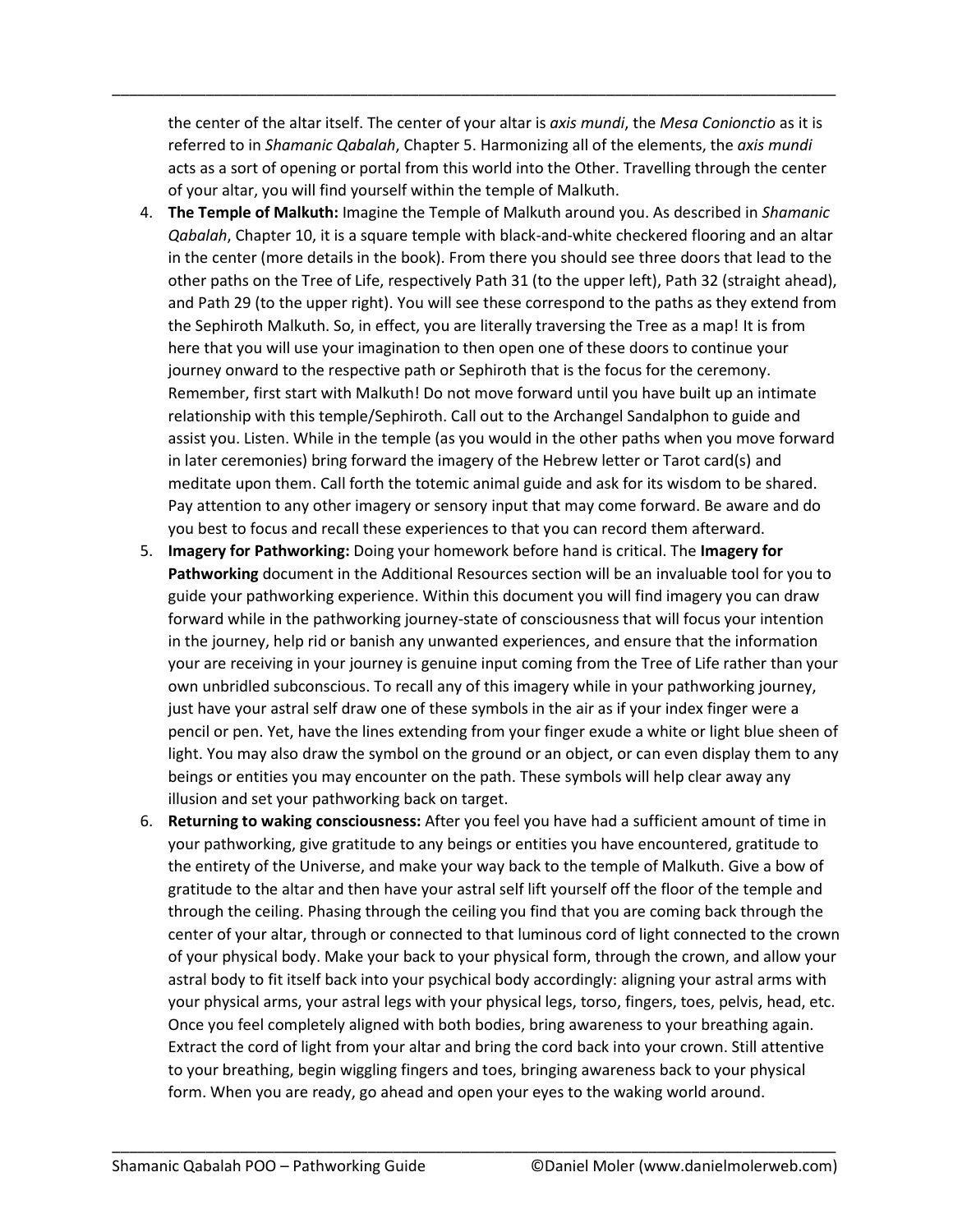# Closing the Space

Closing the ceremonial space is just as important as opening the space. There needs to be a strong delineation between the material world and the spiritual world. Follow the steps thus:

\_\_\_\_\_\_\_\_\_\_\_\_\_\_\_\_\_\_\_\_\_\_\_\_\_\_\_\_\_\_\_\_\_\_\_\_\_\_\_\_\_\_\_\_\_\_\_\_\_\_\_\_\_\_\_\_\_\_\_\_\_\_\_\_\_\_\_\_\_\_\_\_\_\_\_\_\_\_\_\_\_\_\_\_\_

- 1. **Reciprocity:** As described in *Shamanic Qabalah*, *ayni* is the sacred reciprocity that comes from giving gratitude to unseen forces of the universe for what is provided to us. We will gain nothing by ignoring the web of relationship that exists around us. Not a single shaman, mystic, or magician has any power without the support and reinforcement of the natural forces that provide the experience of consciousness we are a part of. After your pathworking five an offering to the beings and entities that you met on your pathworking experience, as well as to the elemental forces you called forward in your altar space for providing the foundation of your experience. What form of expression you decide to use, above all your intention is what is more important. Here are some ideas for reciprocity:
	- a. **Incense:** Many intelligences in the world of spirit appreciate the burning smoke of incense as a symbol of gratitude for their work and support. Copal, frankincense, myrrh, or any other form of scent that you feel aligns with your unseen allies is appropriate.
	- b. **Plant Offerings:** In many indigenous traditions, offering the full or shredded leaves of a plant is an acceptable contribution to spirit world. Using the breath which supports your life, you may blow a prayer of gratitude into the inch full or hand-full of planet material and offer them either directly on your altar or plate next to or on your altar (this way the offerings will have time with your altar and can then be taken outside to a tree or garden at a later date). Sprinkling some even on the land of where you live is another option. Examples of traditional plant offerings are:
		- i. **Tobacco:** Usually offered in cut shreds, dried tobacco is an offering used most all indigenous cultures.
		- ii. **Coca Leaves:** Normally a traditional offering in Peru (but illegal in the U.S.) coca is a plant full of medicine which the spirits respond highly to. For a substitute, you can also use rose or bay leaves.
		- iii. **Cornmeal:** Corn is the main source of nourishment for many indigenous cultures, therefore dried corn kernels or cornmeal is an acceptable source of nourishment to provide to the spirits.
	- c. **Flowers:** Setting a vase of flowers at your altar in gratitude is a gift of beauty to the unseen powers that is always appreciated. Allow the flowers to live out there limited life at the altar so the altar can soak up and enjoy the loveliness of the natural aroma and aesthetic allure the flowers provide. When they have dried up, offer them to the earth outside at a tree or creek.
	- d. **Waters:** There are an abundance of floral or scented waters that exist in which one could spray onto their altar, so immerse your ritual objects with the glorious scent of prayerful gratitude and life. You can either spray it over your altar with a spray bottle or *phukuy* the waters, which means to spray it out of your mouth. Word of warning, some waters on the market have alcohol base to retain the floral essence to it may burn the mouth. Some of the waters available for this exercise are *agua de florida*, rose, carnation, sandalwood, orange, jasmine, lavender, and more.